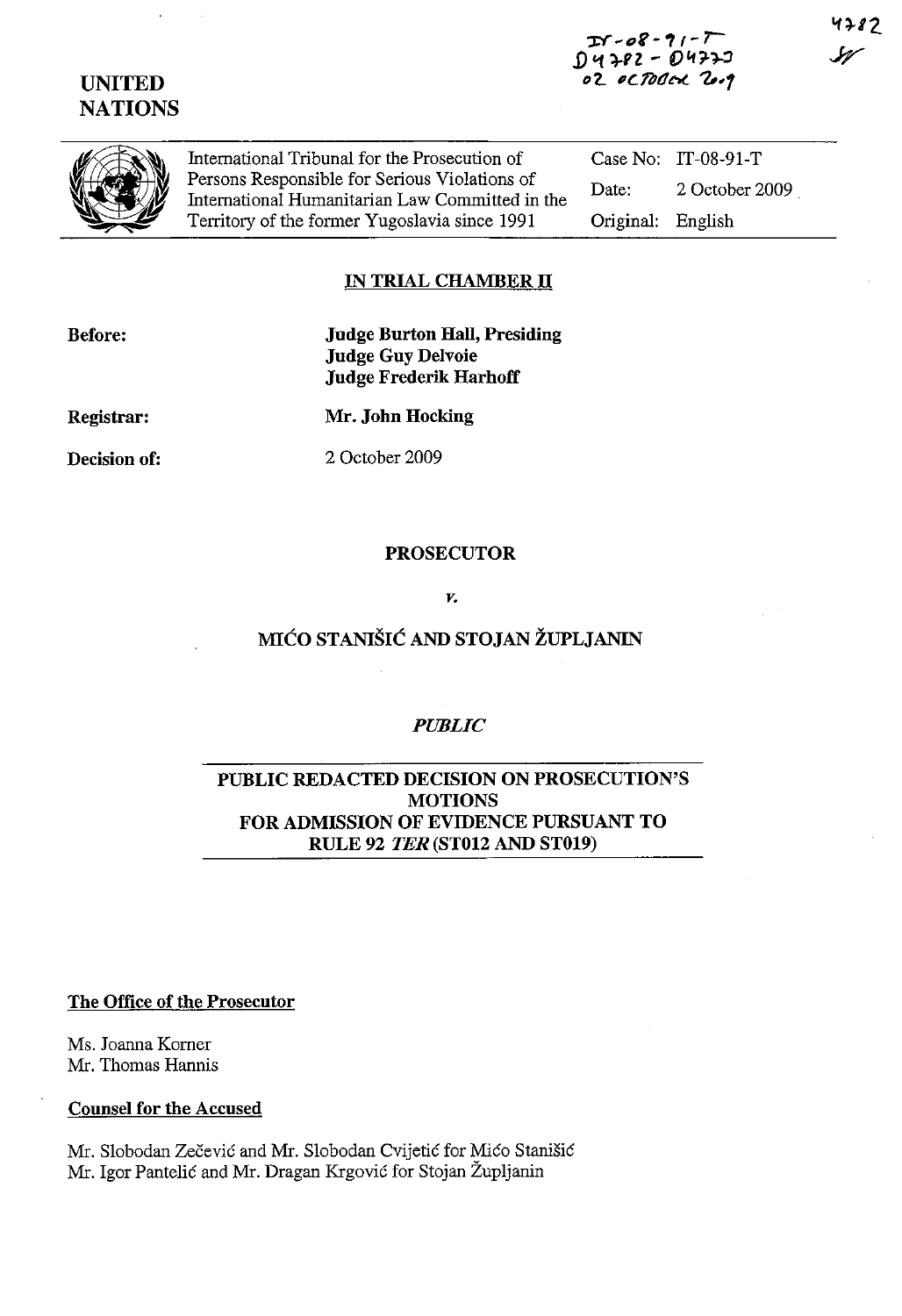## **I. INTRODUCTION**

1. Trial Chamber IT ("Trial Chamber") of the International Tribunal for the Prosecution of Persons Responsible for Serious Violations of International Humanitarian Law Committed in the Territory of the former Yugoslavia since 1991 ("Tribunal") is seised of the following Prosecution motions:

- Prosecution's motion for admission of transcripts and written statements in lieu of *viva voce*  testimony pursuant to Rule 92 *his,* filed publicly with confidential annexes on 29 February 2008 ("Rule 92 *his* Motion");
- Prosecution's motion for admission of evidence pursuant to Rule 92 *ter,* filed in part confidentially on 29 February 2008 ("Rule 92 *ter* Motion");
- Prosecution amended motion and request regarding Rule 92 *his,* 92 *ter,* and 92 *quater*  evidence, filed on 10 December  $2008$ ;<sup>1</sup>
- Prosecution's supplemental motion for admission of evidence pursuant to Rules 92 *his* and *92 ter,* with confidential annexes, filed on 28 July 2009 ("Supplemental Motion").

2. By this decision, the Trial Chamber will consider the general submissions of the parties, and specifically those that relate to two witnesses subject to these motions, [REDACTED] (STOI2) and [REDACTED] (ST019). The Trial Chamber will consider the remaining witnesses subject of these motions in separate decisions.

### **11. PROCEDURAL BACKGROUND**

3. On 7 April 2008, the Defence of Mico Stanisic ("Stanisic Defence") responded that it opposes the Rule 92 *his* Motion ("Stanisic Rule 92 *his* Response).2 On 11 April 2008, the Prosecution sought leave to reply and filed a proposed reply ("Rule 92 *bis* Reply").<sup>3</sup> On 17 April 2008, the Stanisic Defence filed a response setting out its objections to the Rule 92 *ter* Motion

<sup>&</sup>lt;sup>1</sup> This amended notice clarifies and maintains the Prosecution's original notice, Prosecution's notice and request regarding Rule 92 *bis.* 92 *ter.* 92 *quater* evidence, 19 Nov 2008.

*<sup>2</sup> Prosecutor v. Mica Stanisic,* Case No. IT-04-79-PT, Defence's response to Prosecution's motion for adntission of transcripts and written statements in lieu of *viva voce* testimony pursuant to Rule 92 *bis.* filed confidentially 7 Apr 2008. The substance of the relevant filings is discussed in Section III below.

<sup>3</sup>*Prosecutor v. Mica Stanisic,* Case No. IT-04-79-PT, Prosecution's motion for leave to reply and proposed reply to Defence's response to Prosecution's motion for admission of transcripts and written statements in lieu of *viva voce* testimony pursuant to Rule 92 *bis,* filed confidentially 11 Apr 2008.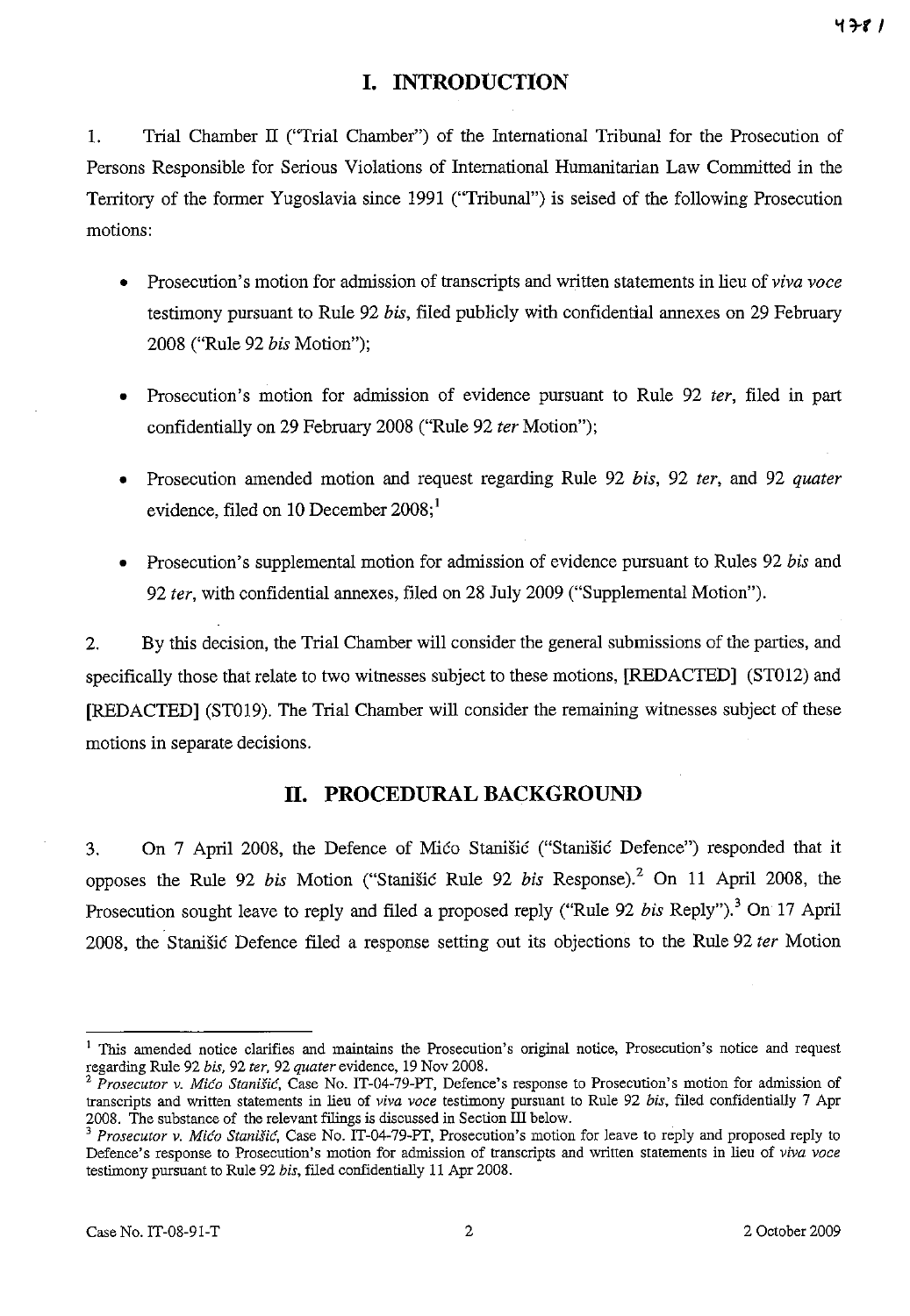("Stanisic Rule 92 *ter* Response") .4 On 23 April 2008, the Prosecution sought leave to reply and included a proposed reply ("Rule 92 *ter* Reply").<sup>5</sup>

4. On 23 September 2008, following the arrest of Stojan Zupljanin, the Trial Chamber granted a Prosecution motion to join the case against him with that against Mico Stanistic.<sup>6</sup> On 19 November 2008, the Prosecution requested, *inter alia,* that the Rule 92 *his* Motion and Rule 92 *ter* Motion apply to the joint case.<sup>7</sup> On 26 January 2009, following the filing of the Amended Notice, the Defence of Stojan Zupljanin ("Zupljanin Defence") responded to the Rule 92 *his* Motion C"Zupljanin Rule 92 *his* Response") and the Rule 92 *ter* Motion C"Zupljanin Rule 92 *ter*  Response"), and simultaneously sought leave to exceed the word limit prescribed in the "Practice direction on the length of briefs and motions.<sup>8</sup>

5. On 30 January 2009, the Stanisic Defence filed submissions in relation to the Rule 92 *his*  Motion and the Rule 92 *ter* Motion by which it seeks to join the responses filed by the Zupljanin Defence ("Stanišić Submissions").<sup>9</sup> The Stanišić Defence submits that the Stanišić Response was filed without consultation by the then counsel representing Mico Stanisic, since the Accused's request pursuant to Rule 45(F) for the removal of his previous counsel and for self-representation had been pending since 5 March 2008.<sup>10</sup> The Trial Chamber notes that, on 30 April 2008, Mico Stanisic himself sought to file a response, which, on the Trial Chamber's instructions, was not accepted by the Registry as he continued to be represented by counsel.<sup>11</sup>

<sup>10</sup> Stanišić Submissions, para. 3.

<sup>4</sup>*Prosecutor* v. *Mica Stanific,* Case No. IT-04-79-PT, Defence's response to Prosecution's motion for admission of evidence pursuant to Rule 92 *ter,* filed confidentially on 17 Apr 200S.

*<sup>5</sup> Prosecutor* v. *Mica Stanisic,* Case No. IT-04-79-PT, Motion for leave to reply and proposed reply to Defence's response to Prosecution's motion for admission of evidence pursuant to Rule 92 *ter,* 23 Apr 2oos.

*<sup>6</sup> Prosecutor* v. *Mica Stanisic,* Case No. IT-04-79-PT and *Prosecutor* v. *Stojan Zupljanin,* Case No. IT-99-36/2-PT, Decision on the Prosecution's motion for joinder and for leave to consolidate and amend indictments, 23 Sep 200S; **Prosecution's motion for joinder and for leave to consolidate and amend indictments, with confidential annexes, 15 Ju1**  200S.

<sup>7</sup> Prosecution notice and request regarding Rule 92 *bis,* 92 *ter,* and 92 *quater* evidence, 19 Nov 200S; Stojan Zupljanin's motion requesting an order that the Prosecution clarify its motion of 19 November 200S, 3 Dec 200S; Decision on Stojan Zupljanin's motion requesting an order that the Prosecution clarify its motion of 19 November 200S, IS Dec 200S; Prosecution amended notice and request regarding Rule 92 *bis,* 92 *ter,* and 92 *quater* evidence, 10 December 2008. See also, Practice direction on the length of briefs and motions, IT/184 Rev. 2, 16 Sep 2005.

<sup>&</sup>lt;sup>8</sup> Stojan Župljanin's response to the Prosecution's motion of 29 February 2008 for admission of transcripts and written statements in lieu of *viva voce* testimony pursuant to Rule 92 *bis,* filed confidentially on 26 Jan 2009; Stojan Župljanin's response to the Prosecution's motion of 29 February 2009 for admission of evidence pursuant to Rule 92 *ter*, filed confidentially on 26 Jan 2009.

Submission of Mico Stanišic's Defense regarding Stojan Župljanin's response to the Prosecution's motion of 29 February 200S for admission of evidence pursuant to Rule 92 *bis,* 30 Jan 2009, and Submission of Mico StanisiC's Defense regarding Stojan Zupljanin's response to the Prosecution's motion of 29 February 200S for admission of evidence pursuant to Rule 92 *ter,* 30 Jan 2009.

<sup>&</sup>lt;sup>11</sup> Id. The Trial Chamber notes that this response was filed a week after the Prosecution's reply to the Stanišić Response, Mico StaniSic's response to Prosecution's motion for admission of evidence pursuant to Rule *92ter,* 30 April 200S; Rule 65 *ter* conference,S May 200S, T. 167-16S; *Prosecutor* v. *Mica Stanisic,* Case No. IT-04-79-PT, Decision of the Registrar, 13 June 200S, p. 3; Status Conference, 6 May 200S, T. 120-12S.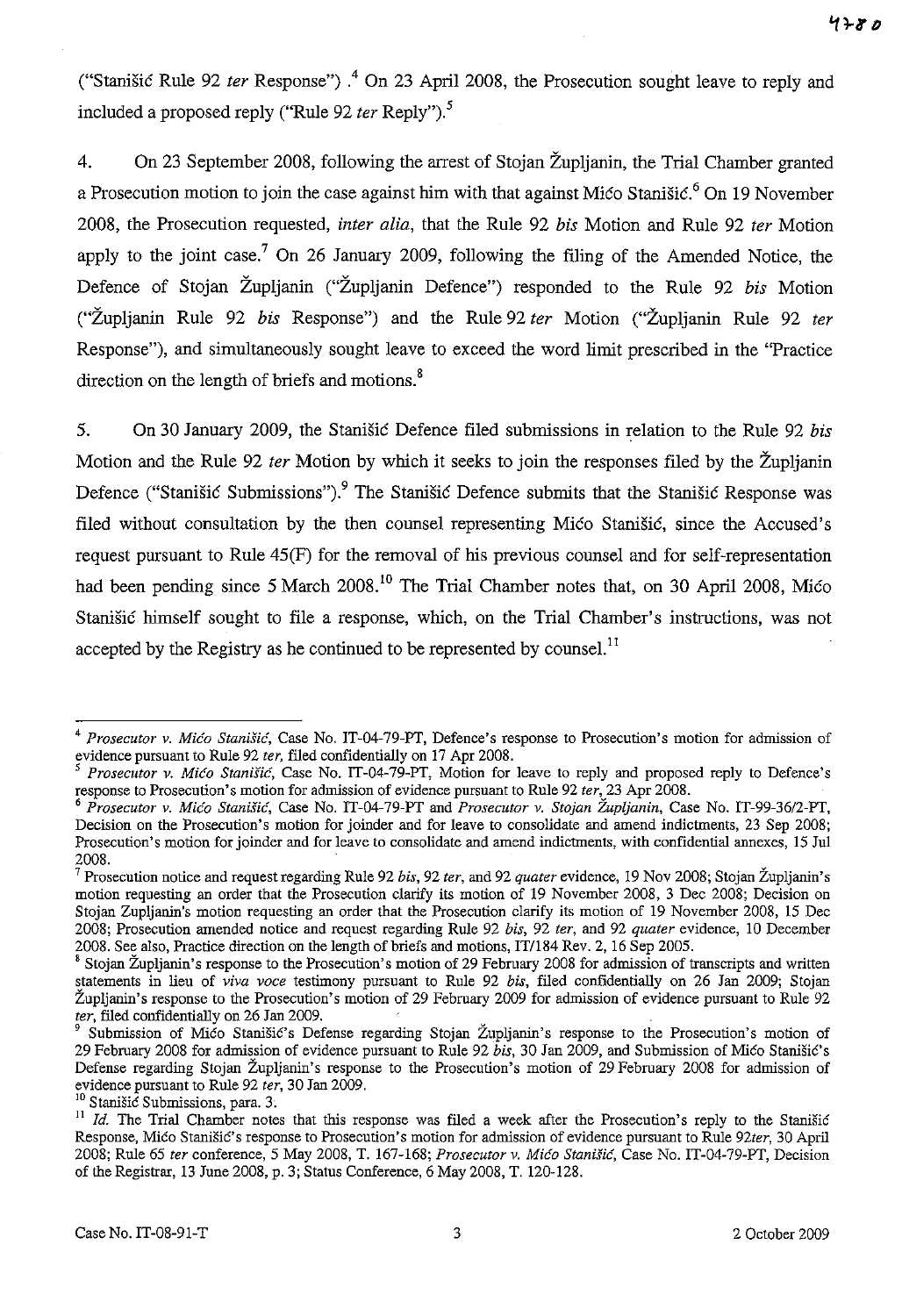6. The Stanisic Defence does not clearly indicate whether it seeks to replace the Stanisic Response, filed by the then counsel representing Mico Stanisic, or to supplement those submissions. The Trial Chamber recalls that counsel currently representing the Accused was assigned to the case on 13 June 2008 but only filed these submissions on 30 January 2009.<sup>12</sup> In the Trial Chamber's opinion, counsel did not act with due diligence in approaching the Trial Chamber for the nullification of filings by the previous counsel. Nevertheless, the Trial Chamber has perused the Stanišić Submissions in order to ensure that the rights of the Accused are not unfairly prejudiced by such lack of diligence and finds that they do not contain any information that would aid the Trial Chamber's determination of this matter. The Trial Chamber, therefore, finds that no prejudice is caused to the Accused by disregarding these submissions. Accordingly, the Trial Chamber Will not address the Stanisic Submissions any further.

7. On 2 February 2009, the Prosecution sought leave to reply and filed a proposed reply to the Župlianin 92 *bis* Response ("Consolidated Reply"),<sup>13</sup> Subsequently, on 9 February 2009, Stojan Župlianin filed a "rejoinder" to the Prosecution's Consolidated Reply.<sup>14</sup> The Trial Chamber notes that the Rules of Procedure and Evidence ("Rules") do not envisage rejoinders and that it had not ordered the Zupljanin Defence to make further submissions. Therefore, the Trial Chamber will not consider this filing.

8. On 8 June 2009, the Prosecution filed its pre-trial brief and witness and exhibit lists pursuant to Rule 65 *ter(E).15* By the Supplemental Motion, the Prosecution seeks to amend the mode of testimony of some of the witnesses on its witness list and as described in a corrigendum to the list.<sup>16</sup> This includes, *inter alia,* the conversion of the mode of testimony of six witnesses who are listed in the Rule 92 bis Motion, including [REDACTED] (ST012) and [REDACTED] (ST019), to testify pursuant to Rule 92 *ter*.<sup>17</sup>

9. On 30 August 2009, and close to three weeks after the expiry of the relevant time limit pursuant to Rule 126 his, the Stanisic Defence responded to the Supplemental Motion. The Trial

<sup>12</sup>*Prosecutor v. Mica Stanisic,* Case No. IT-04-79-PT, Decision of the Registrar, l3 Jun 2008, p. 3.

<sup>&</sup>lt;sup>13</sup> Prosecution's motion for leave to reply and proposed consolidated reply to Stojan Župljanin responses to the Prosecution's Rule 92 *bis* and 92 *quatermotions,* with confidential annex, 2 Feb 2009.

<sup>14</sup> Zupljanin's rejoinder to the Prosecution's consolidated reply to Zupljanin's responses to the Prosecution's Rule *92bis*  and Rule *92quatermotions,* filed confidentially on 9 Feb 2009.

 $<sup>5</sup>$  Prosecution's pre-trial brief with confidential appendices, 8 Jun 2009.</sup>

<sup>&</sup>lt;sup>16</sup> Corrigendum to confidential appendices  $3 \& 4$  of the Prosecution's pre-trial brief of 8 June 2009 with confidential annexes, 22 Jun 2009.

 $17$  The Prosecution submits this reclassification is necessitated by the joinder of the cases against Mico Stanišic and Stojan Zupljanin as the evidence of the witnesses pertains, in part, to the acts and conduct of the second Accused. The Prosecution also submits that the Defence will not be prejudiced by this conversion as they will have the opportunity to cross-examine the witnesses; Supplemental Motion, paras 6,7 and Corrigendum, para. 2.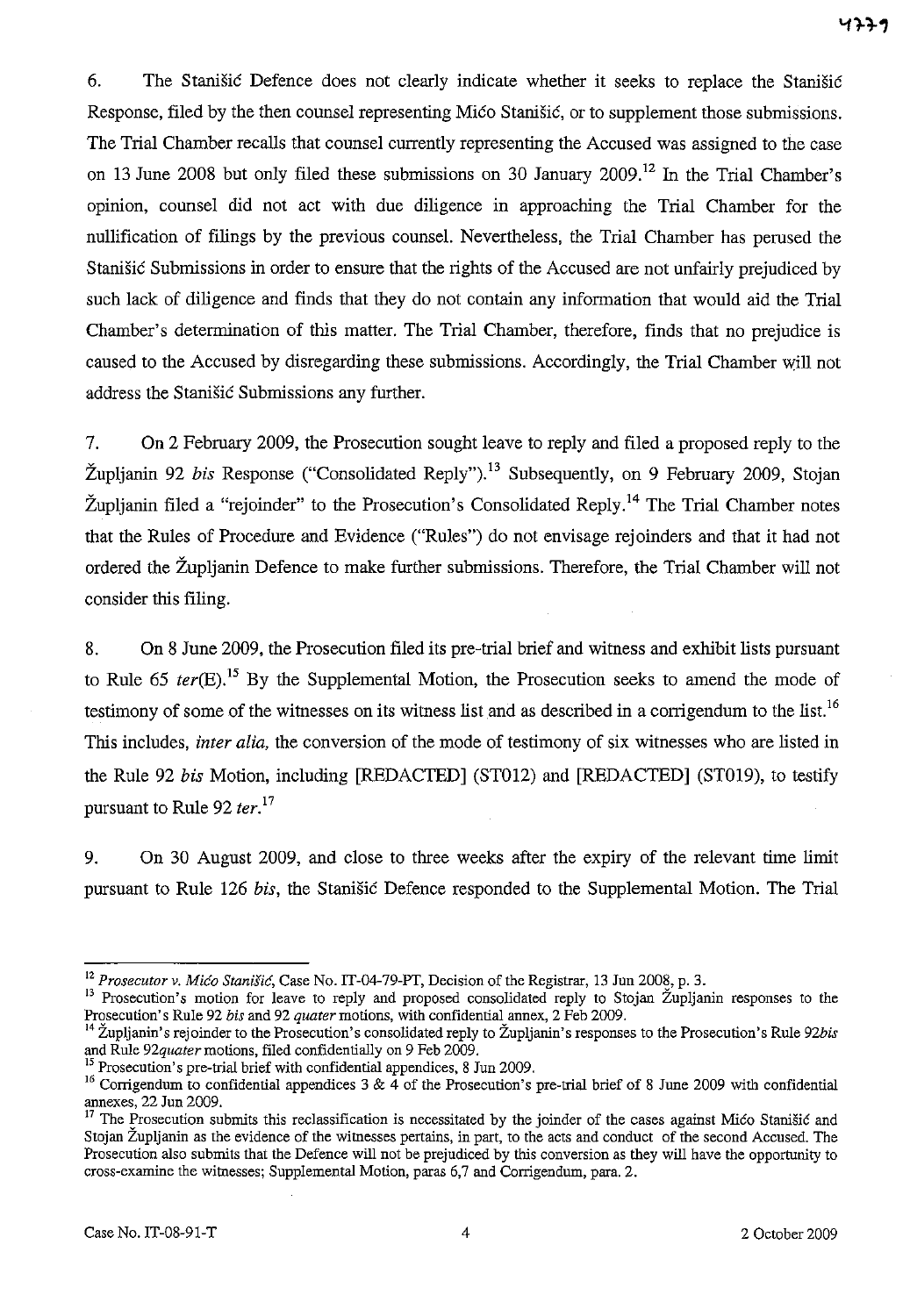Chamber notes that the Stanisic Defence does not seek an extension of the time-limit.<sup>18</sup> Accordingly, the Trial Chamber will not consider this response.

# **Ill. SUBMISSIONS**

#### 1. In relation to Rule 92 *bis*

10. In its Rule 92 *bis* Motion, the Prosecution seeks the admission of transcripts, witness statements and related exhibits of 64 witnesses including the evidence of [REDACTED] (STOI2) and [REDACTED] (ST019). In its Supplemental Motion, the Prosecution states that it now seeks the amend the mode of testimony for six witnesses, including [REDACTED] (STOI2) and [REDACTED] (ST019), and admit their evidence pursuant to Rule 92 *ter*, rather than pursuant to Rule 92 *bis.* The Prosecution submits that this change is necessitated by the joinder of the cases, since the evidence of these witnesses, at least in part, goes to the acts and conducts of Stojan Župlianin.<sup>19</sup> In light of the position taken by the Prosecution, this Decision will address only the submissions pursuant to Rule 92 ter.

#### 2. In relation to Rule 92 ter

11. The Prosecution submits that the testimony of the witnesses subject to this Motion meets the requirements of the Rule and confirms that witnesses called pursuant to this Rule will appear in court to attest to the accuracy of their earlier evidence and for cross-examination.<sup>20</sup> It is also asserted that the exhibits listed form "an inseparable and indispensable part of the witness' testimony" and should be admitted with the transcripts and written statements.<sup>21</sup>

12. The Stanišić Defence requests that the Trial Chamber dismiss the Rule 92 ter Motion and that the witnesses be required to give evidence *viva voce*.<sup>22</sup> The Defence contends that the rights of the accused as provided for by Articles 20 and 21 of the Statute would be undermined if the Motion were granted because the Motion seeks to "introduce evidence of alleged acts and conduct of the Accused" in order to "establish the alleged criminal responsibility of the Accused".<sup>23</sup> Alternatively, if the Chamber is minded to grant the Rule 92 *ter* Motion in whole or in part, the Stanišić Defence requests that the admission of evidence be subject to the following limitations:

<sup>&</sup>lt;sup>18</sup> Mr. Mico Stanišic's response to the Prosecution's supplemental motion for admission of evidence pursuant to Rules *92bis* and *92ter,* with confidential annexes, 31 Aug 2009.

Supplemental Motion, para. 6.

<sup>20</sup> Rule 92 *ter* Motion, para. S.

<sup>01</sup> Rule 92 *ter* Motion, para. 9.

<sup>&</sup>lt;sup>22</sup> Stanišić Rule 92 *ter* Response, para. 2.

<sup>&</sup>lt;sup>23</sup> Stanišić Rule 92 *ter* Response, para. 2.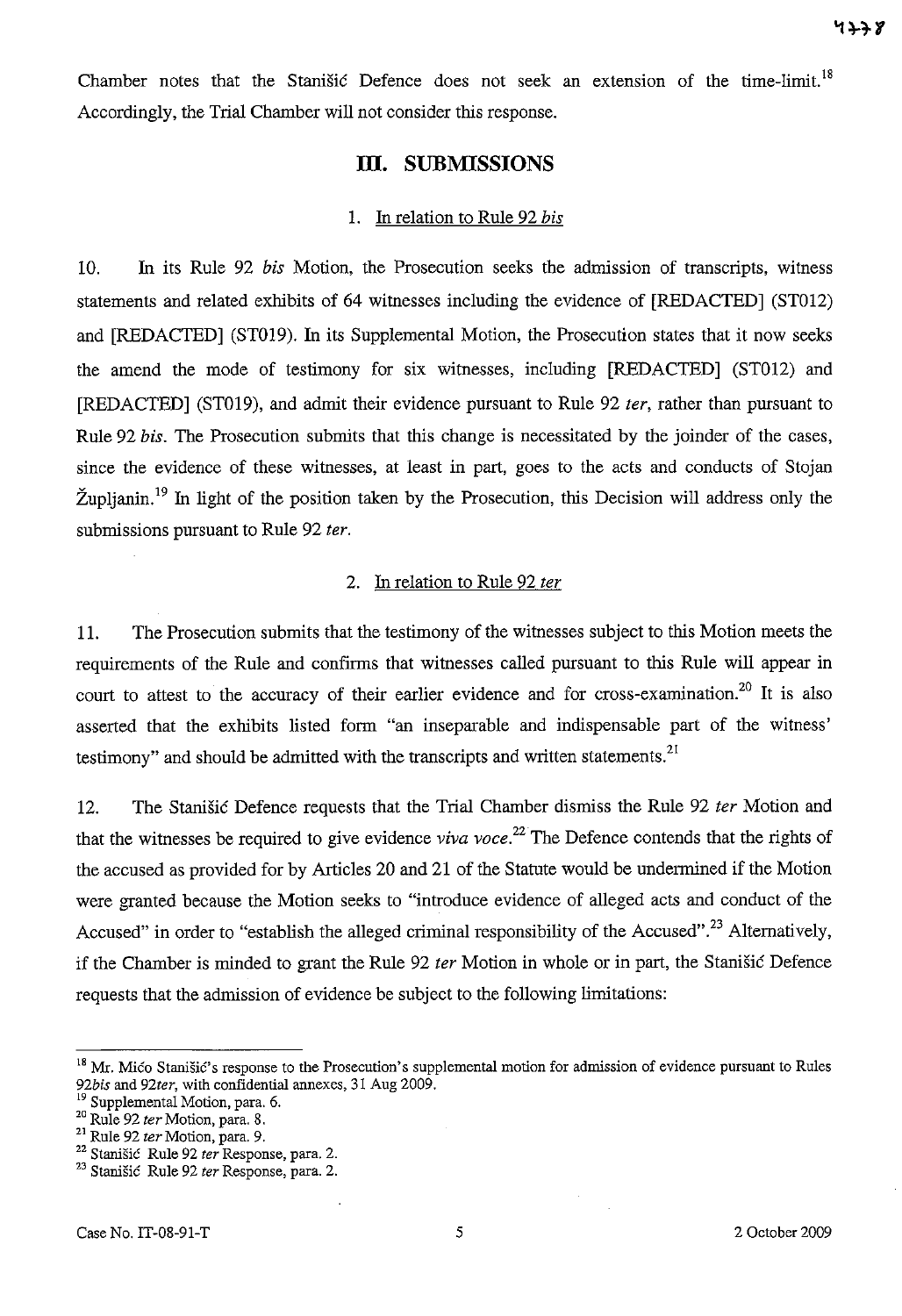(i) the witnesses who have previously given testimony before the Tribunal in other cases must be given an opportunity to confirm and clarify any aspect of their previous testimony, and only the portions of the statements or transcripts which the witness confirms as accurate reflections of what they would say upon examination should be admitted as evidence;  $^{24}$ 

(ii) the Prosecution should not be permitted "to elicit additional evidence or qualify the evidence contained in the statement" of witnesses testifying under Rule 92 *ter*;<sup>25</sup>

(iii) if the Prosecution is allowed to ask questions of a witness with a view to clarifying prior testimony or written statement, it must identify such witnesses to the Defence in advance and also specify the issues to which the clarification will pertain in order for the Defence to be adequately **prepared for cross-examination;26** 

(iv) the Prosecution should not be allowed to proof the witnesses prior to their testimonies; $^{27}$  and

(vi) the Prosecution should not be permitted to tender any exhibit through Rule 92 *ter* witnesses or, should the Chamber permit the Prosecution to do so, these should be limited to those documents the authenticity, relevance and probative value of which the witness is able to attest. $^{28}$ 

13. The Stanišić Defence also notes that a number of the documents listed in Annex A to the Rule 92 fer Motion as being part of the witnesses' evidence are not listed on the Prosecution's exhibit list. It is noted that the Prosecution has not provided an explanation as to why they were not included. The Stanisic Defence, therefore, argues that these documents should not be admitted into evidence.<sup>29</sup>

14. The Župlianin Defence does not object to the Rule 92 *ter* Motion insofar as it pertains to Stojan Župljanin, noting that Rule 92 *ter* allows for cross-examination.<sup>30</sup> The Župljanin Defence does, however, assert that a large amount of the evidence referenced in the Motion bears "little relevance to the instant case" and that the Prosecution should reconsider its request in the interest of judicial economy.<sup>31</sup>

15. In reply, the Prosecution refers to the practice of allowing the Prosecution to ask Rule 92 ter witnesses additional questions to clarify matters mentioned in prior transcripts and statements after the witness confirms that they accurately reflect what he or she would testify, if examined.<sup>32</sup> In respect of the objections of the Stanisic Defence, the Prosecution states that it does not oppose disclosing the issues it intends to clarify or supplement prior to the testimony of the witnesses.<sup>33</sup> It argues, however, that it should be allowed to meet with the witnesses in proofing sessions prior to their testimony in order to identify these issues. In this context, the Prosecution asserts that no case

<sup>24</sup> StaniSic Rule 92 *ter* Response, para. 5.

<sup>25</sup> Stanisic Rule 92 *ter* Response, para. 6.

<sup>&</sup>lt;sup>26</sup> Stanišić Rule 92 *ter* Response, para. 7.

<sup>&</sup>lt;sup>27</sup> Stanišić Rule 92 *ter* Response, para. 8.

<sup>28</sup> Stanisic Rule 92 *ter* Response, para. 9.

<sup>29</sup> Stanisic Rule 92 *ter* Response, para. 10.

<sup>30</sup> Zupljanin Rule 92 *ter* Response, para. 3.

<sup>31</sup> Zupljanin Rule 92 *ter* Response, para. 4.

<sup>32</sup> Rule 92 *terReply,* para. 5.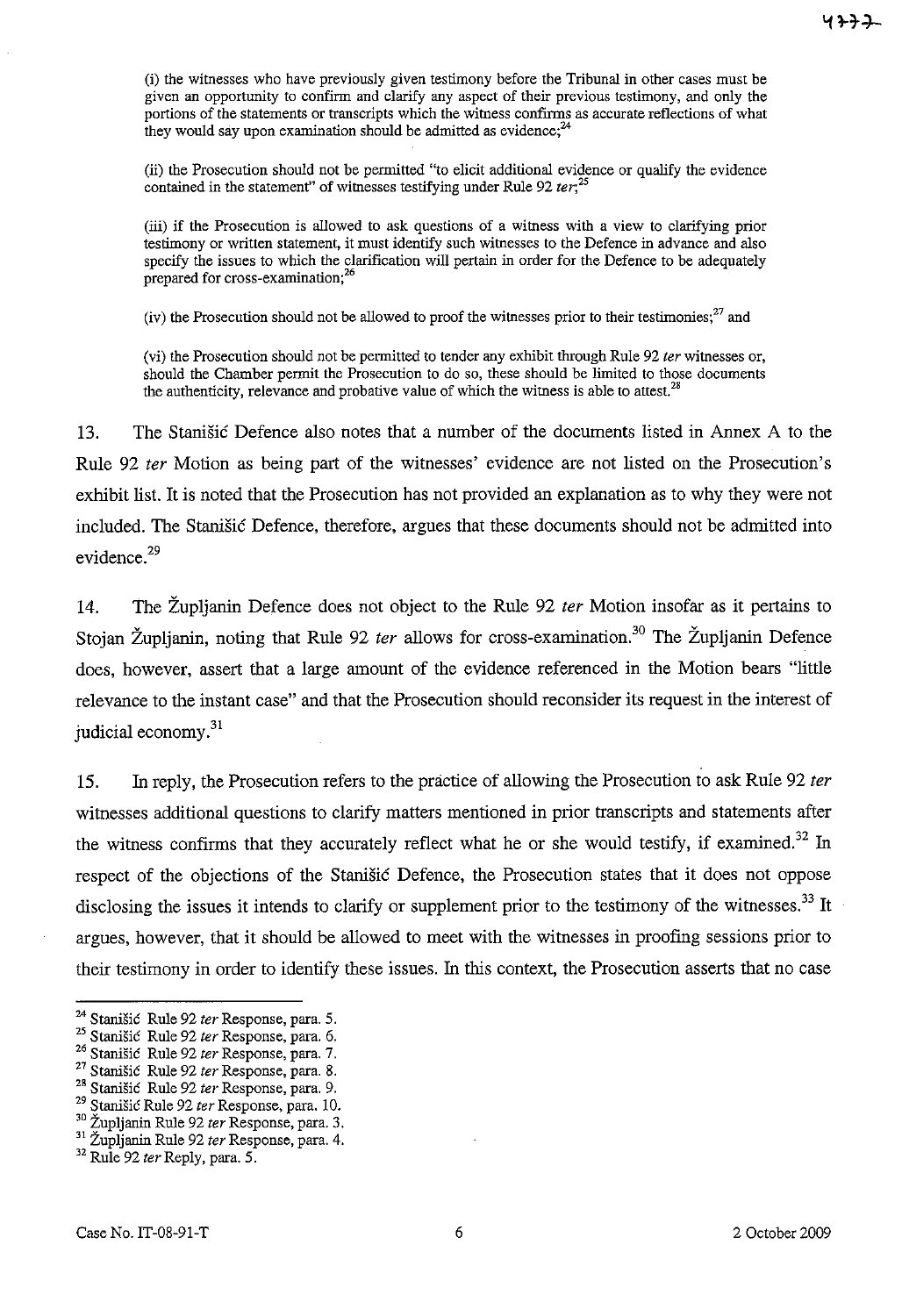in the Tribunal's jurisprudence has required the Prosecution to disclose this information prior to proofing a witness.<sup>34</sup>

16. When addressing the Defence challenge to the admission of exhibits and other related documents, the Prosecution also submits that it should be allowed to tender into evidence, through the witnesses, exhibits referred to in the written statements and transcripts of the witnesses. It submits that "without these exhibits [the witnesses'] prior testimony cannot be fully evaluated for relevance and probative value".<sup>35</sup> The Prosecution clarifies that documents that are not included on its Rule 65 *ter* exhibit list,<sup>36</sup> are not "sufficiently significant to the Prosecution's case as to require them to be independently admitted into evidence".<sup>37</sup>

### 3. Supplemental Motion

17. The Prosecution submits that its Supplemental Motion is "limited to updating the Prosecution's prior submissions in light of the Rule 65ter witness list filed concurrently with its Pre-Trial Brief" and for "clarifying and correcting a number of matters".<sup>38</sup> The Prosecution also identifies and highlights specific portions in the prior transcripts and statements for witnesses pursuant to Rule 92 *ter* as the relevant and probative evidence for its case.<sup>39</sup>

### **IV. APPLICABLE LAW**

18. Rule 92 ter sets out the law applicable to the admission of evidence in this form. The main objective of Rule 92 fer is to ensure an effective and expeditious trial while simultaneously ensuring and respecting the rights of the accused.<sup>40</sup> Although Rule 92 ter does not per se govern the admission of exhibits, the jurisprudence of the Tribunal permits the admission of exhibits where they accompany written statements or transcripts and form an "inseparable and indispensable" part of the evidence.<sup>41</sup> In order to satisfy this requirement, the witness's testimony must actually discuss

<sup>33</sup> Rule 92 *ler* Reply, para. 6.

<sup>34</sup> Rule 92 *ler* Reply, paras 7 and 8.

<sup>35</sup> Rule 92 *ler* Reply, para. 9 and Supplemeutal Motiou, para. 22.

<sup>&</sup>lt;sup>36</sup> These are the documents which the Prosecution has listed in the annex to its Motion and in the annex to its Supplemental Motion as part of the "Rule 92 *ter* packages" of witnesses.<br><sup>37</sup> Rule 92 *ter* Party acres 10 C

<sup>37</sup> Rule 92 *ler* Reply, para. 10; SUpplemental Motion, para. 22. The Trial Chamber notes that at the time of making the Rule 92 *bis* Motion and Rule 92 *ler* Motion, the Prosecution's Rule 65 *ler* exhibit list pertained solely to the case against Mico Stauisic. In its order of 8 May 2009, the Trial Chamber directed the Prosecution to file a consolidated exhibit list reflecting its case against both Mico Stanišic and Stojan Župljanin. Scheduling Order for submission of pretrial briefs and other materials pursuant to Rule 65 *ler,* 8 May 2009.

<sup>38</sup> Supplemental Motion, para. 2.

<sup>39</sup> Supplemental Motion, para. 21.

*<sup>40</sup> Prosecutor v. Prlic et al.,* Case No. IT-04-74-T, Decision on the Application of Rule 92 *ter* of the Rules, 25 Jun 2007, p. 2; *Prosecutor v. Delic,* Case No. IT-04-83-T, Decision on Prosecution Motion to admit written witness statements under Rule 92 *ter,* 27 Sep 2007, para. 10.

*<sup>41</sup> Prosecutor v. Lukic and Lukic,* Case No. IT-98-32/l-T, Decision on confidential Prosecution motion for the admission of prior testimony with associated exhibits and written statements of witnesses pursuant to Rule 92 *ter,* 9 Jul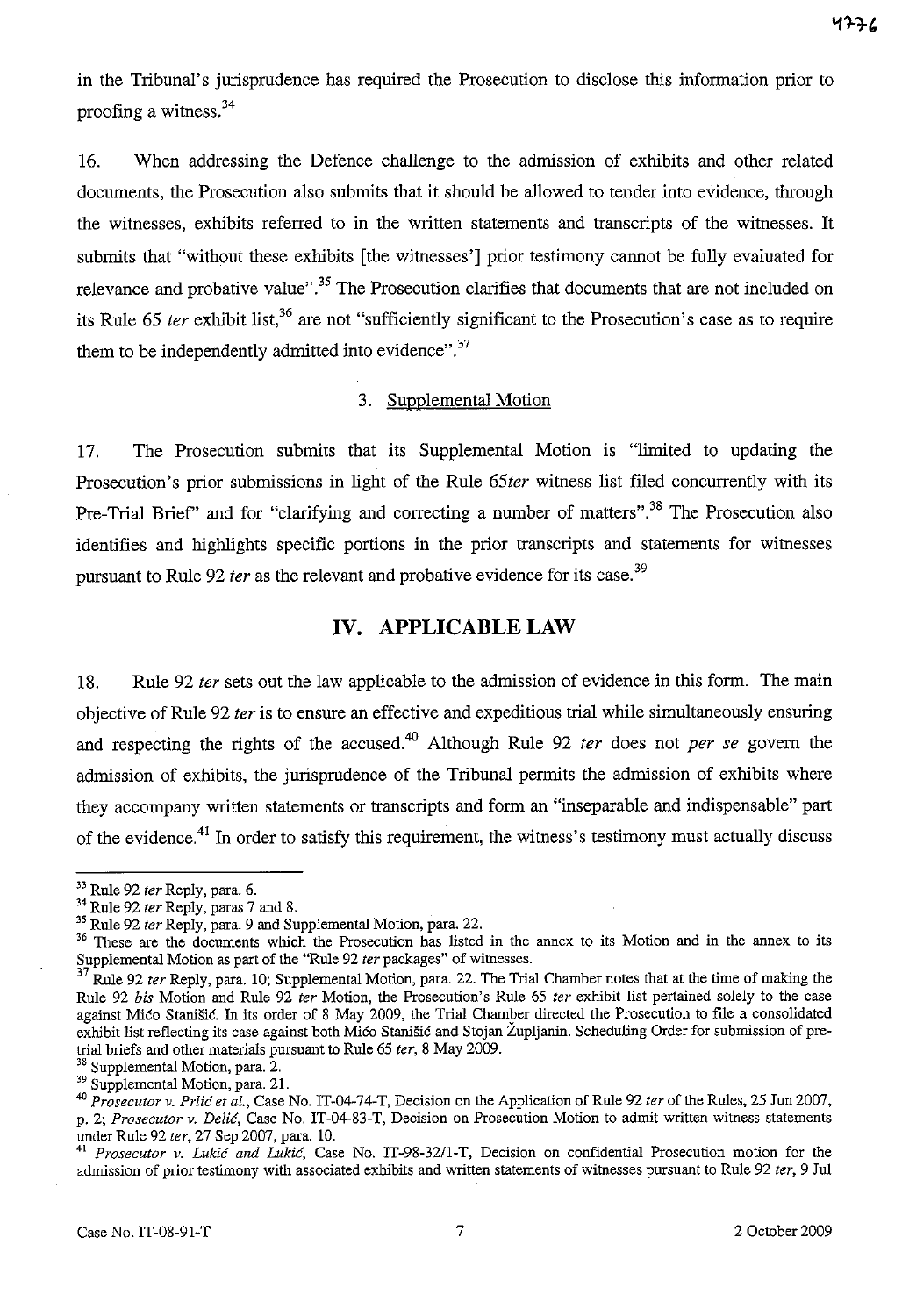the document, and the document must be one without which the witness's testimony would become incomprehensible or of lesser probative value.<sup>42</sup>

19. The evidence sought to be admitted pursuant to Rule 92 *ter,* whether a written statement or a transcript of oral testimony, must also fulfil the general requirements of admissibility of Rule 89(C), that is, the proposed evidence must be relevant and have probative value.<sup>43</sup>

# **v. DISCUSSION**

20. As a preliminary point, the Trial Chamber notes that in its Consolidated Reply, filed in February 2009, the Prosecution stated that it seeks the withdrawal of **[REDACTED]** (ST012) from its witness list.<sup>44</sup> However, the Prosecution includes this witness in both the consolidated witness list, filed on 8 June 2009, and in its reduced witness list filed on 10 September 2009.<sup>45</sup> The Trial Chamber, therefore, considers this to be indicative of the Prosecution's intent to call **[REDACTED]**  (ST012).

21. The Trial Chamber considers that the reclassification of the mode of testimony of **[REDACTED]** (ST012) and **[REDACTED]** (ST019) to Rule 92 *ter* does not prejudice the Defence as the witnesses will appear for cross-examination. The submissions raised in the Stanisic Rule 92 *his* Response and the Župljanin Rule 92 *his* Response, in particular those concerning the evidence of **[REDACTED]** (ST012) and **[REDACTED]** (ST019) going to the acts and conduct of the Accused and concerning prejudice to the Defence, will therefore not be considered.

22. The Trial Chamber is satisfied that the sections of the evidence of **[REDACTED]** (ST012) and **[REDACTED]** (ST019) identified by the Prosecution in its Supplemental Motion are relevant and probative to the issues in the present case and will therefore admit them and call the witnesses for cross-examination pursuant to Rule 92 *ter.* The Trial Chamber is also satisfied that the documents accompanying the prior transcripts and statements of these witnesses form an

*<sup>2008 (&</sup>quot;Lukie and LukieDecision"),* para. 15; *Prosecutor* v. *LjubiCie,* Case No. IT-00-41-PT, Decision on Prosecution's Motion for Admission of Transcripts Pursuant to Rule 92 *bis* (D) of the Rules, 23 Jan 2004, p. 3; *Prosecutor* v. *D. Milosevie,* Case No. IT-98-29/l-T, Decision on Admission of Written Statements, Transcripts and Associated Exhibits Pursuant to Rule 92 *bis,* 22 Feb 2007, para. 23; *Prosecutor* v. *Dordevie,* Case No. IT-05-87/1-T, Decision on Prosecution's Motion for Admission of Evidence Pursuant to Rule 92 *ter*, 10 Feb 2009 "(*Dordević* Decision''), para. 5. *42 Lukic and Lukic* Decision, para. 15; *Prosecutor* v. *Stanisic and Simatovic,* Case No. IT-03-69-T, Decision on

Prosecution's Motion for the Admission of Written Evidence of Witness Slobodan Lazarevic Pursuant to Rule 92 *ter*  with Confidential Annex, 16 May 2008, para. 19; *Prosecutor* v. *Haraqija and Morina,* Case No. IT-04-84-R77.4, Decision on Prosecution Motion for Admission of Evidence Pursuant to Rule 92 *bis* and/or 92 *ter,* 2 Sep 2008 *("Haraqija* Decision"), para. 12; *DordevicDecision,* para. 5.

*<sup>43</sup> Lukic and LukicDecision,* para.20; *DordevicDecision,* para. 6; *Haraqija* Decision, para. 13.

<sup>44</sup> Consolidated Reply, para. 3.

<sup>&</sup>lt;sup>45</sup> Prosecution's Pre-trial Brief, Appendix 3, p. 3. See also Scheduling order for submission of pre-trial briefs and other materials pursuant to Rule 65 *ter,* 8 May 2009.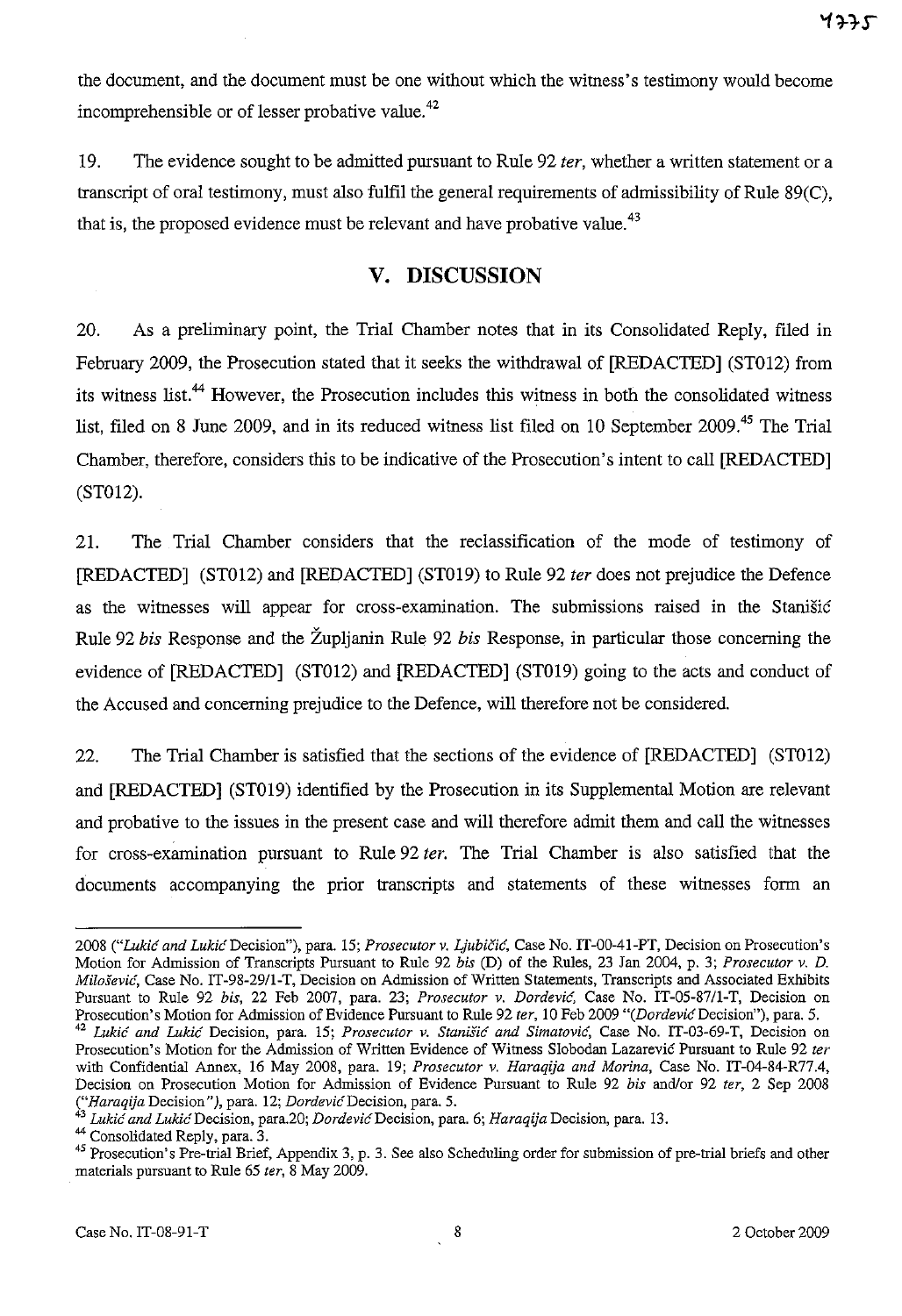inextricable and indispensable part of the witnesses' evidence and assist the Trial Chamber's understanding of the evidence.

23. As for the associated exhibits, as a general rule, any material that a party seeks to have admitted into evidence must appear on its exhibit list.<sup>46</sup> Accordingly, the Trial Chamber will admit into evidence those accompanying documents that are presently on the Prosecution's exhibit list.

24. The Trial Chamber recalls that the jurisprudence of the Tribunal permits witnesses who are to be heard pursuant to Rule 92 *ter* to be given an opportunity to clarify his or her prior statement or testimony.47 Insofar as the Stanisic Defence requests that the Prosecution obtain a separate confirmation from the witness in respect of each aspect of his or her evidence, the Trial Chamber is of the view that the requirements of Rule 92 *ter* are satisfied if the witness attests in general that an entire transcript of testimony or an entire statement accurately reflects his or her declaration and what he or she would say upon examination, subject to specific clarifications, if any.

25. The Stanisic Defence also argues that the Prosecution should not be permitted to elicit additional evidence from the witnesses called pursuant to Rule 92 *ter.* The Prosecution does not oppose the Defence request for disclosing the issues that it intends to clarify or supplement through the examination-in-chief of the Rule 92 *ter* witnesses.<sup>48</sup> The Trial Chamber recalls the guidelines for the admission and presentation of evidence, which state that unless permitted by the Trial Chamber upon the showing of good cause by the calling party, a witness testifying pursuant to Rule *92 ter* will not be heard beyond the scope of the statements and transcripts admitted.<sup>49</sup>

26. In respect of the argument by the Stanisic Defence that the Prosecution should not be permitted to proof these witnesses in advance of their testimony, the Trial Chamber recalls that the jurisprudence of the Tribunal allows for proofing of witnesses.<sup>50</sup> The request is therefore denied.

### **VI. DISPOSITION**

27. For the foregoing reasons, and pursuant to Rules 54, 65 *ter,* 89, 92 *ter* and 126 *bis* of the Rules, the Trial Chamber:

<sup>&</sup>lt;sup>46</sup> Order on guidelines on the admission and presentation of evidence ("Guidelines"), 10 Sep 2009, Annex A, para. 6.

<sup>47</sup>*Prosecutor v. Prlic et. al.* Case No. IT-04-74-T, Decision on the application of Rule 92 *ter* of the Rules, 25 Jun 2007,

p,. 2; Guidelines, para. 24.

<sup>8</sup> Rule 92 *ter* Reply, para. 6.

<sup>49</sup> Guidelines para. 25.

*<sup>50</sup> Prosecutor v. Zdravko Tolimir,* Case No. IT-05-88/2-PT, Decision on Tolimir's request to prohibit Prosecution's contact with witnesses proposed in Prosecution's 92 *bis* and 92 *ter* motions, 4 Jun 2009, p. 3; *Prosecutor v. Haradinaj et. al.,* Case No. IT-04-84-T, Decision on Defence request for audio-recording of Prosecution witness proofing sessions, 23 May 2007, paras 8-10; Prosecutor v. Milutinović et. al., Case No. IT-05-87, Decision on Ojdanić's motion to prohibit witness proofing, 12 Dec 2006, paras 10, 16 and 20.